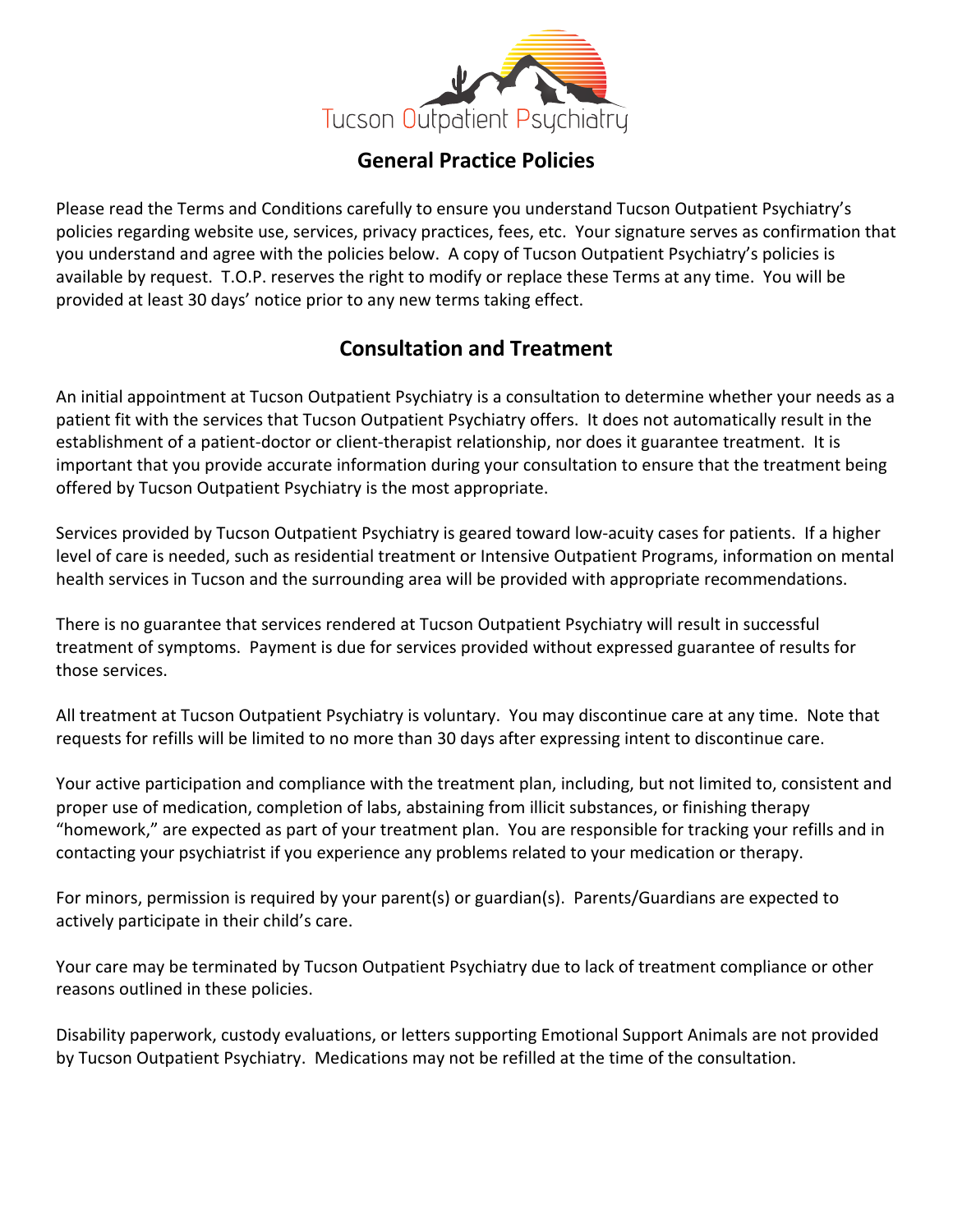

# **Payment Policy**

Services are self-pay and Tucson Outpatient Psychiatry is considered "out of network." NO INSURANCES ARE ACCEPTED.

Payment is due prior to booking your appointment. You can receive a refund if your appointment is cancelled up to 48 hours prior to your scheduled appointment. Cancellation within 48 hours results in forfeiture of payment.

A fee of \$50 will be assessed for returned checks or insufficient funds for credit cards.

Tucson Outpatient Psychiatry accepts cash, check, Visa, Mastercard, Discover, or American Express only.

Tucson Outpatient Psychiatry will not provide any patient information to a third party nor will it be used for any reason other than patient care coordination.

Tucson Outpatient Psychiatry contains links to a third-party payment system to process your payment and has no control over, and assumes no responsibility for, the content, privacy policies, or practices of the third-party website or services. You further acknowledge and agree that Tucson Outpatient Psychiatry shall not be responsible or liable, directly or indirectly, for any damage or loss caused or alleged to be caused by or in connection with use of or reliance on any such content, goods, or services available on or through any such website or services.

Recommendations for lab testing, prescriptions, supplements, or psychological testing may incur additional fees.

#### **Fee Schedule for Tucson Outpatient Psychiatry, as of June 1, 2021:**

Psychiatry:

Consultation, 90 minutes: Adult - \$400; Adolescent - \$450; Military/First Responder - \$350 Follow-up, 60 minutes: Adult - \$285; Adolescent - \$300; Military/First Responder - \$250 Follow-up, 30 minutes: Adult - \$185; Adolescent - \$200; Military/First Responder - \$150 Follow-up, 15 minutes med check only: \$75

Therapy:

Consultation, 90 minutes: Adult - \$125-200; under 18 - \$175-250 Follow-up, 60 minutes: Adult - \$75-150; under 18 - \$125-200

Phone calls, letters, forms, prescription renewals, prior authorizations requiring more than 5 minutes are billed at the rate of \$300/hour

Rates are subject to change and are not inclusive of all available services. Please refer to www.psychiatrytucson.com for a complete list of services and fees.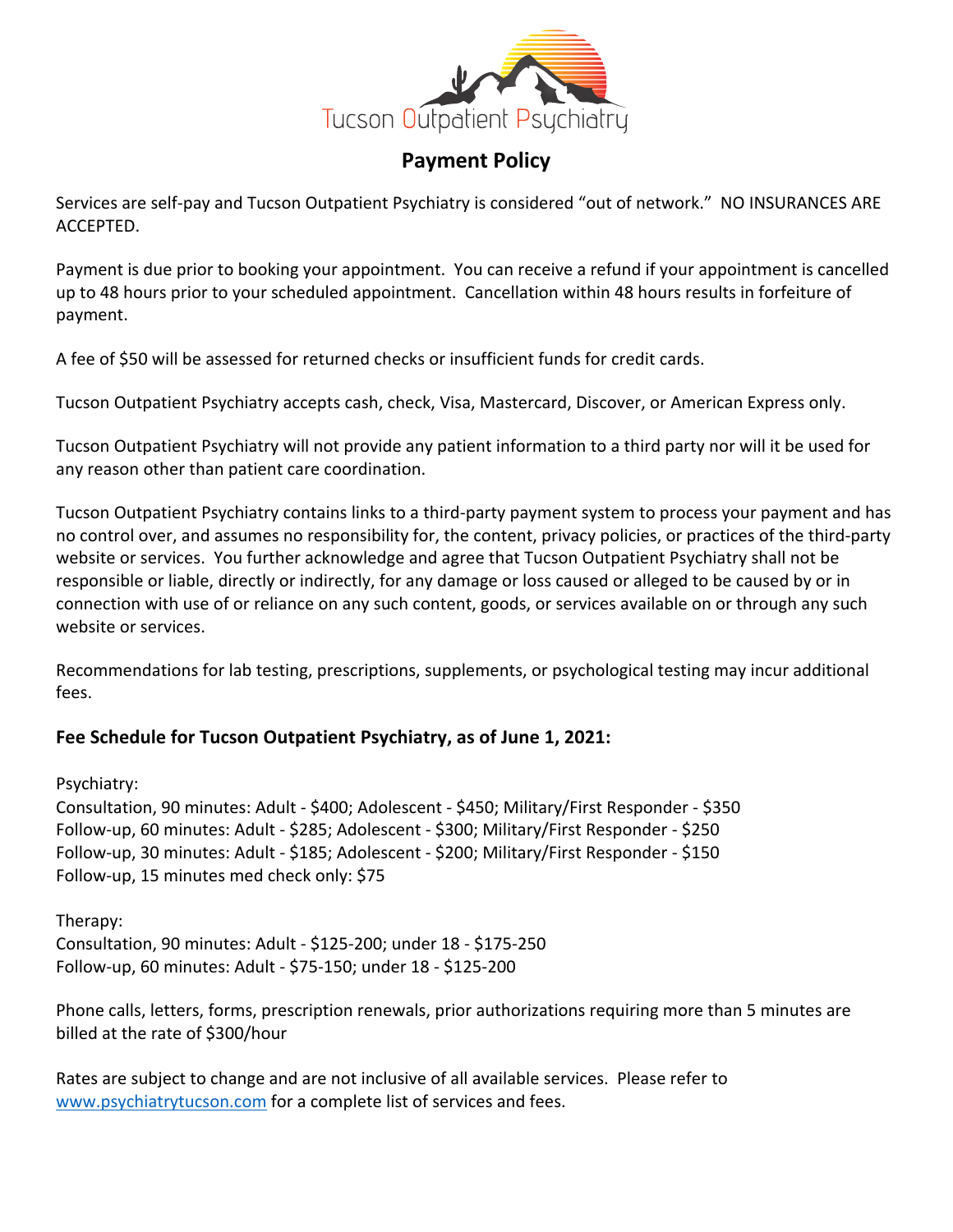

# **Office Policy**

Tucson Outpatient Psychiatry is open Monday to Friday 9am to 4pm.

The offices are located at 4806 E Camp Lowell Drive, Tucson, AZ 85712, and 3134 N Swan Road, Tucson, AZ 85712. The office phone number is 520-780-8413. The office fax number is 520-505-4827. The website for Tucson Outpatient Psychiatry is www.psychiatrytucson.com. Virtual appointments are via third party telemedicine platform.

Phone calls and secure messaging will be returned within 72 business hours.

Patients will be asked to voluntarily register for the Patient Portal provided by Tucson Outpatient Psychiatry via third party Electronic Health Record (EHR) at no additional cost. This will allow communication via secure messaging, as well as access to portions of your health record.

Tucson Outpatient Psychiatry will make every effort to not reschedule within 24 hours of your appointment, unless there is an emergency or extenuating circumstance.

Your appointment time is scheduled for you only. Tucson Outpatient Psychiatry does not double book appointments. As such, it is imperative that you arrive on time for your appointment as your appointment time will end no matter what time you arrive. For example, if you are scheduled for a 60-minute follow up appointment from 9am to 10am and arrive at 9:30am, your appointment will still end at 10am. You will not receive a refund for the shorter appointment.

Cancelling within 48 hours or missing your appointment will result in forfeiture of the appointment fee. Missing your consultation appointment will result in forfeiture of the appointment fee and you will not be allowed to reschedule.

Three missed follow-up appointments, lack of treatment compliance, failure to pay for services, disagreement in treatment goals, use of illicit substance, misuse of medications, increased acuity, violation of Tucson Outpatient Psychiatry's policies, or other concerns will result in termination of care. You may be prescribed refills up to 30 days or a tapered dose of controlled substances in the event of a termination of care.

Patients prescribed controlled medications (DEA Schedule II, III, IV, V, etc.) are subject to random lab testing. High dose benzodiazepines or stimulants are not typical practices of Tucson Outpatient Psychiatry. Lost or stolen prescriptions will not be refilled without a police report.

Tucson Outpatient Psychiatry participates in the Controlled Substances Prescription Monitoring Program as required by the state of Arizona. You may be subject for review, especially if controlled substances are being considered as part of your treatment plan,

Tucson Outpatient Psychiatry does not offer crisis management, after-hours access, emergency medical or mental health services, or primary care. Call 911 or the go to the nearest Emergency Department if you are having suicidal or homicidal thoughts, have an emergency, or you are in crisis. You may also call 1-800-273- TALK or text 741741.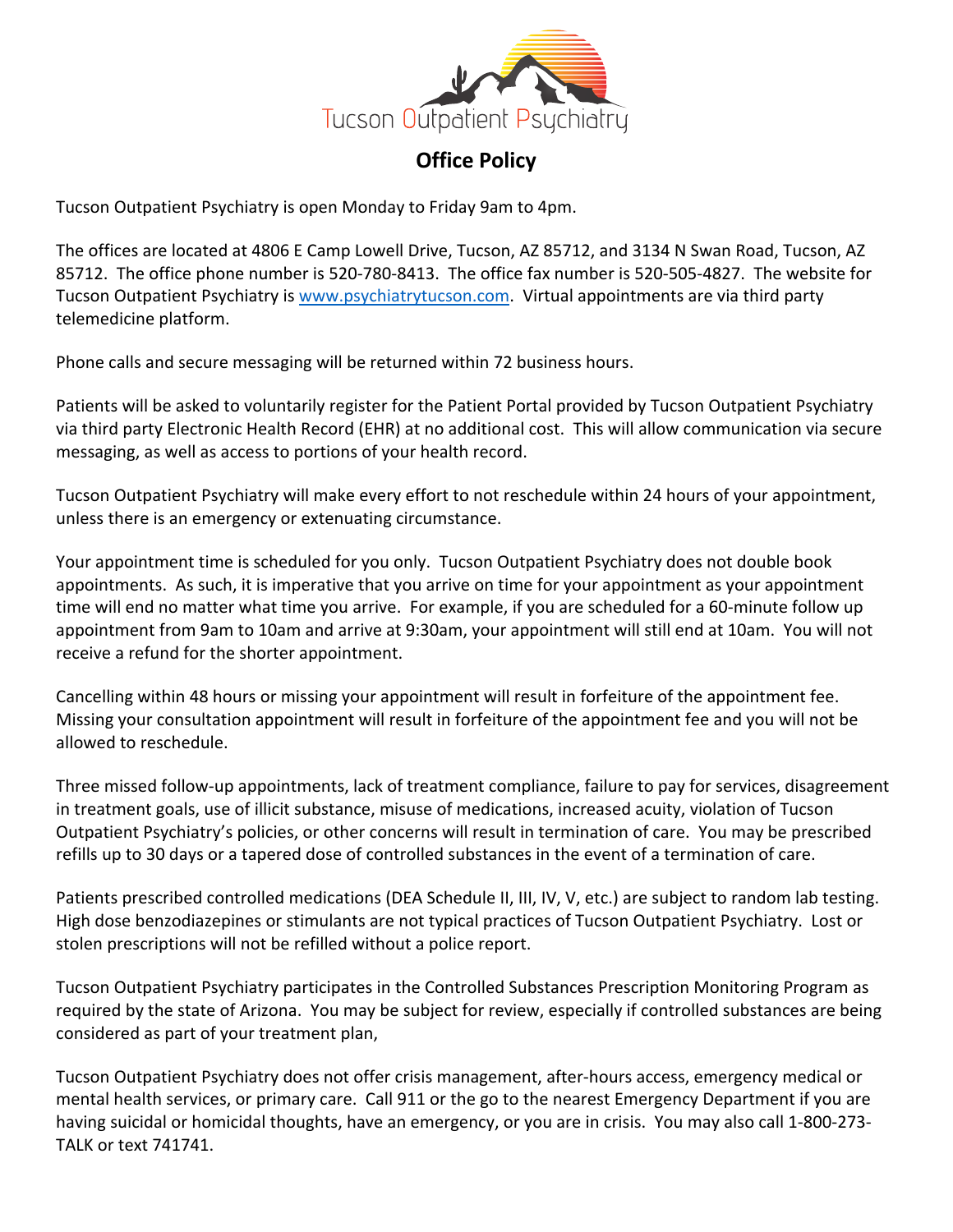

# **Notice of Privacy Practices**

THIS NOTICE DESCRIBES HOW MEDICAL INFORMATION ABOUT YOU MAY BE USED AND DISCLOSED AND HOW YOU CAN GET ACCESS TO THIS INFORMATION. PLEASE READ IT CAREFULLY.

The Health Insurance Portability & Accountability Act of 1996 (HIPAA) is a Federal program that requires that all medical records and other individually identifiable health information used or disclosed by us in any form, whether electronically, on paper, or orally are kept properly confidential. HIPAA gives you, the patient, the right to understand and control how your personal health information (PHI) is used. HIPAA provides penalties for covered entities that misuse personal health information.

As required by HIPAA, Tucson Outpatient Psychiatry prepared this explanation of how we are to maintain the privacy of your health information and how we may disclose your personal information.

We may use and disclose your medical records only for the following purposes: treatment, payment, and health care operation.

Treatment means providing, coordinating, or managing healthcare and related services by one or more healthcare providers. An example of this is if you are referred to a specialist by a primary care doctor.

Payment means such activities as obtaining reimbursement for services, billing or collections, and utilization review. An example of this would include you sending a bill to your insurance company for reimbursement.

Health Care Operations include the business aspects of running our practice, such as conducting quality assessments and improving activities, auditing functions, cost management analysis, and customer service. An example of this would be case management and care coordination.

The practice may also be required or permitted to disclose your PHI for law enforcement or other legitimate reasons. In all situations, we shall do our best to assure its continued confidentiality to the extent possible.

We may also create and distribute de-identified health information by removing all reference to individually identifiable information.

We may contact you, by phone or in writing, to provide appointment reminders or information about treatment options.

The following use and disclosures of PHI will only be made pursuant to us receiving a written authorization from you:

Uses and disclosure of your PHI for marketing purposes, including subsidized treatment and health care operations, and other uses and disclosures not described in this notice.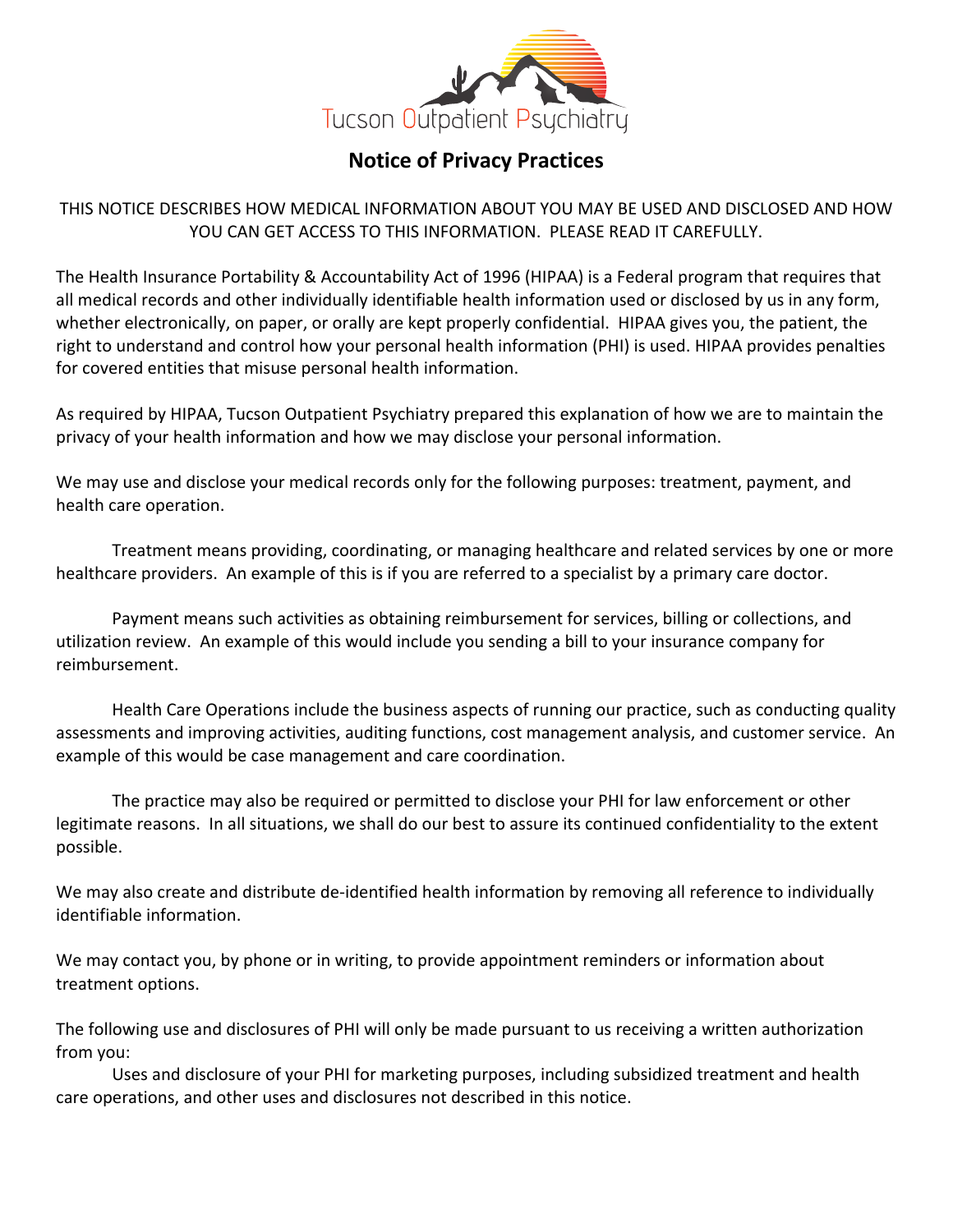

# **Notice of Privacy Practices (cont.)**

You may revoke such authorization in writing and we are required to honor and abide by that written request, except to the extent that we have already taken actions relying on your prior authorization,

You may have the following rights with respect to your PHI.

The right to request restrictions on certain uses and disclosures of PHI, including those related to disclosures of family members, other relatives, close personal friends, or any other person identified by you. We are, however, not required to honor a request restriction except in limited circumstances which we shall explain if you ask. If we do agree to the restriction, we must abide by it unless you agree in writing to remove it.

The right to reasonable requests to receive confidential communications of Protected Health Information by alternative means or at alternative locations.

The right to inspect and copy your PHI.

The right to request amendments to your PHI. This request may be declined, but you will receive the rationale in writing within 60 days.

The right to receive an accounting of disclosures of your PHI.

The right to obtain a paper copy of this notice from us upon request.

The right to be advised if your unprotected PHI is intentionally or unintentionally disclosed,

If you have paid for services "out of pocket," in full and in advance, and you request that we not disclose PHI related solely to those services to a health plan, we will accommodate your request, except where we are required by law to make a disclosure.

We are required by law to maintain the privacy of your Protected Health Information and to provide you the notice of our legal duties and our privacy practice with respect to PHI.

This notice is effective as of June 1, 2021, and it is our intention to abide by the terms of the Notice of Privacy Practices and HIPAA Regulations currently in effect. We reserve the right to change the terms of our Notice of Privacy Practice and to make the new notice provision effective for all PHI that we maintain. We will post, and you may request a written copy of the revised Notice of Privacy Practice from our office.

You have recourse if you feel that your protections have been violated by our office. You have the right to file a formal, written complaint with the office and with the Department of Health and Human Services, Office of Civil Rights. We will not retaliate against you for filing a complaint.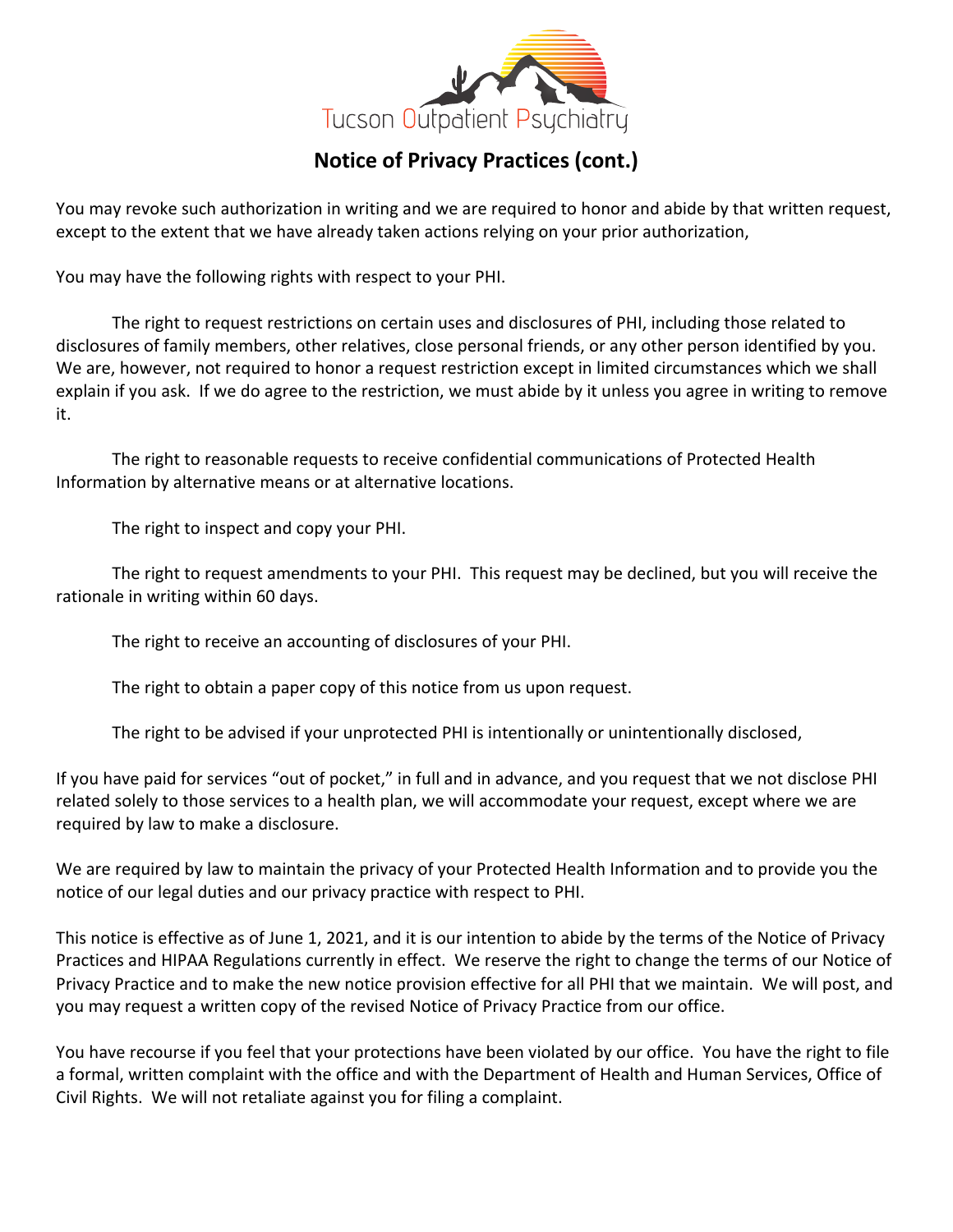

4806 E Camp Lowell Dr 3134 N Swan Rd Tucson, AZ 85712 Tucson, AZ 85712 Phone: 520-780-8413 Fax: 520-505-4827

# **Authorization to Release/Receive Confidential Information**

| <b>Patient Name</b> |                                                                                        |  |
|---------------------|----------------------------------------------------------------------------------------|--|
|                     |                                                                                        |  |
|                     | <b>Receive</b> my medical/therapy records from the following healthcare professionals: |  |
|                     |                                                                                        |  |
|                     |                                                                                        |  |
|                     | <b>Release</b> my medical records to the following healthcare professionals:           |  |
|                     |                                                                                        |  |
|                     |                                                                                        |  |
|                     |                                                                                        |  |

This information is for the following purposes:

I understand that I may withdraw this consent at any time, either verbally or in writing except to the extent that action has been taken in reliance on it. This consent will expire five (5) years from the date of signature unless I withdraw my consent. I understand that the records released may contain information pertaining to psychiatric treatment, including substance use treatment. I understand that these records are protected by the Code of Federal Regulations Title 42 Part 2 (42 CFR Part 2) which prohibits recipients of these records from making any further disclosures to third parties without the express written consent of the patient.

\_\_\_\_\_\_\_\_\_\_\_\_\_\_\_\_\_\_\_\_\_\_\_\_\_\_\_\_\_\_\_\_\_\_\_\_\_\_\_\_\_\_\_\_\_\_\_\_\_\_\_. \_\_\_\_\_\_\_\_\_\_\_\_\_\_\_\_\_\_\_\_\_\_\_\_\_\_\_

\_\_\_\_\_\_\_\_\_\_\_\_\_\_\_\_\_\_\_\_\_\_\_\_\_\_\_\_\_\_\_\_\_\_\_\_\_\_\_\_\_\_\_\_\_\_\_\_\_\_\_\_\_\_\_\_\_\_\_\_\_\_\_\_\_\_\_\_\_\_\_\_\_\_\_\_\_\_\_\_\_\_\_\_\_\_\_